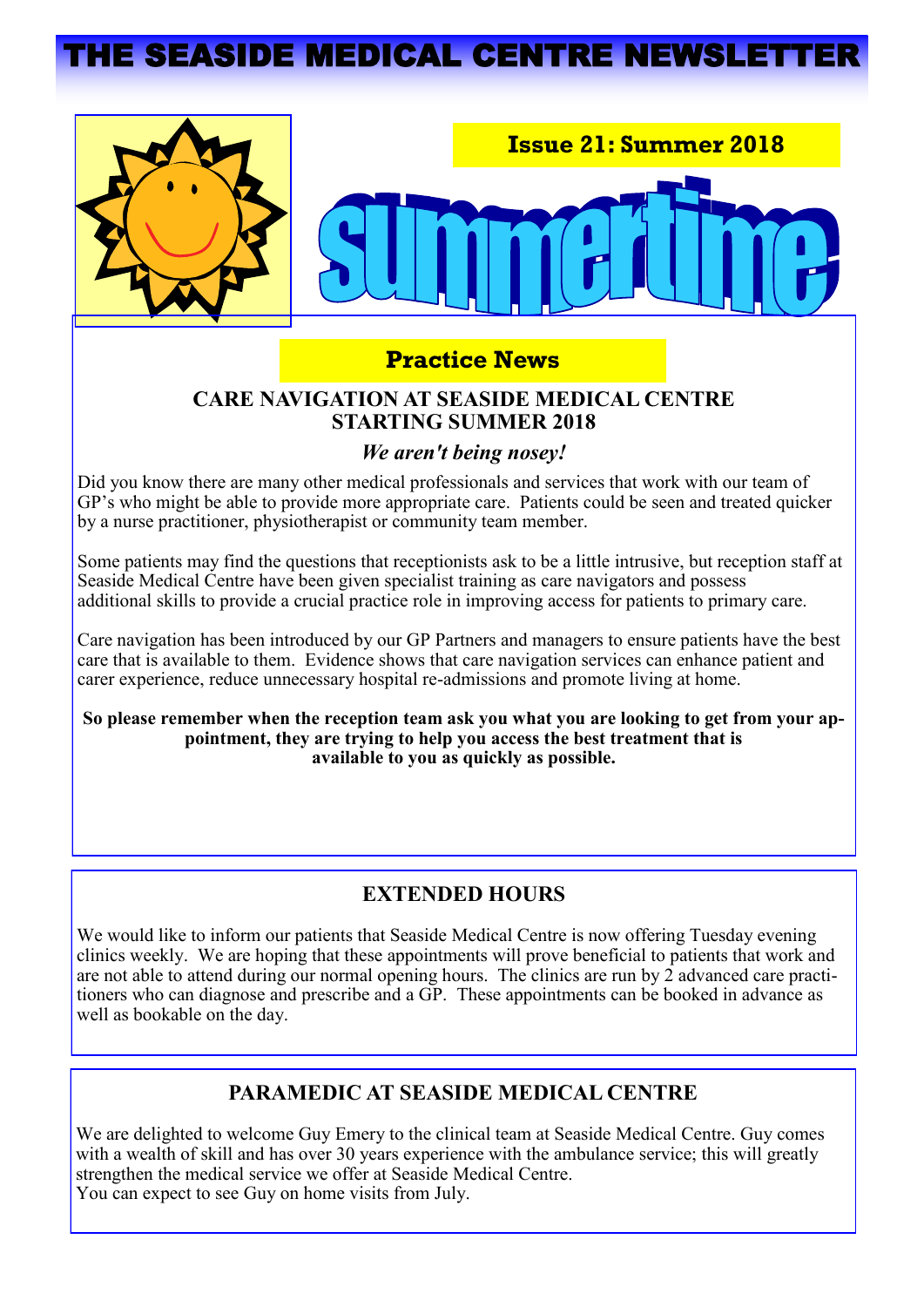#### **BE CONNECTED WITH THE COMMUNITY CONNECTORS** *Improve Mental Health and Wellbeing!*

Community Connectors (wellbeing service) can offer support to help you find practical solutions to everyday issues and refer you to specialist agencies for:

- Health/Wellbeing
- Social Networks
- Education/Training
- Leisure Activities
- Finance/Debt
- Housing
- **Employment**
- Volunteering

If you think they could help, come and speak to your Community Navigator at Seaside Medical Centre. Your GP can refer you, you can refer yourself our you can drop-in and see them in their Clinic which is run at Seaside Medical Centre every Tuesday from 9am-5pm.

#### **WELL DONE JANE STRONG QN!!** *Finalist of the Burdett Nursing Awards 2018 Prestigious Award for Nurses*

Seaside Medical Centre was funded to undertake a project regarding 'Male Health' by the Queens Nursing Institute. Our project has been underway since March 2017 led by Jane Strong our Advanced Nurse Practitioner. Health screening took place throughout the year in 30 minute clinics. In these clinics there were 44 new health problems identified in 40 men and all of the patients are now involved in healthcare activities which will promote health and wellbeing and/ or even reduce disease progression. Interestingly 2 men who at first did not respond to our invite to attend the clinic have since been seen in the surgery and required fast track cancer referrals.

Based on its success we were shortlisted by the Burdett Trust for the Nursing Fund for Innovations and Leadership Award. For being shortlisted we have been awarded £2,500 to spend on patient education and staff professional development.

As a shortlisted entrant we were invited to present our project to the judges over a two day judging process at the British Library in March. The Burdett Nursing Awards were held at a dinner at the Waldorf Hotel in London. The evening was hosted by the 'Call the Midwife' actress Helen George and attended by over 250 guests including ourselves as a shortlisted team. The evening can only be described as truly inspirational. All the teams that were invited to the evening delivered amazing projects that made a real difference and created a real momentum for change. We were overwhelmed to have been placed 2nd in our category.

Leading on from the success of the project which has been led by Jane, we endeavour to continue with what has proven to be vital health screening in Men. We would hope to take our initiative forward to encourage men to attend for vital health screening not only in our practice but other practices also.

> *This project urges partners, wives, girlfriends to persist in encouraging their loved ones to attend a men's health clinic!*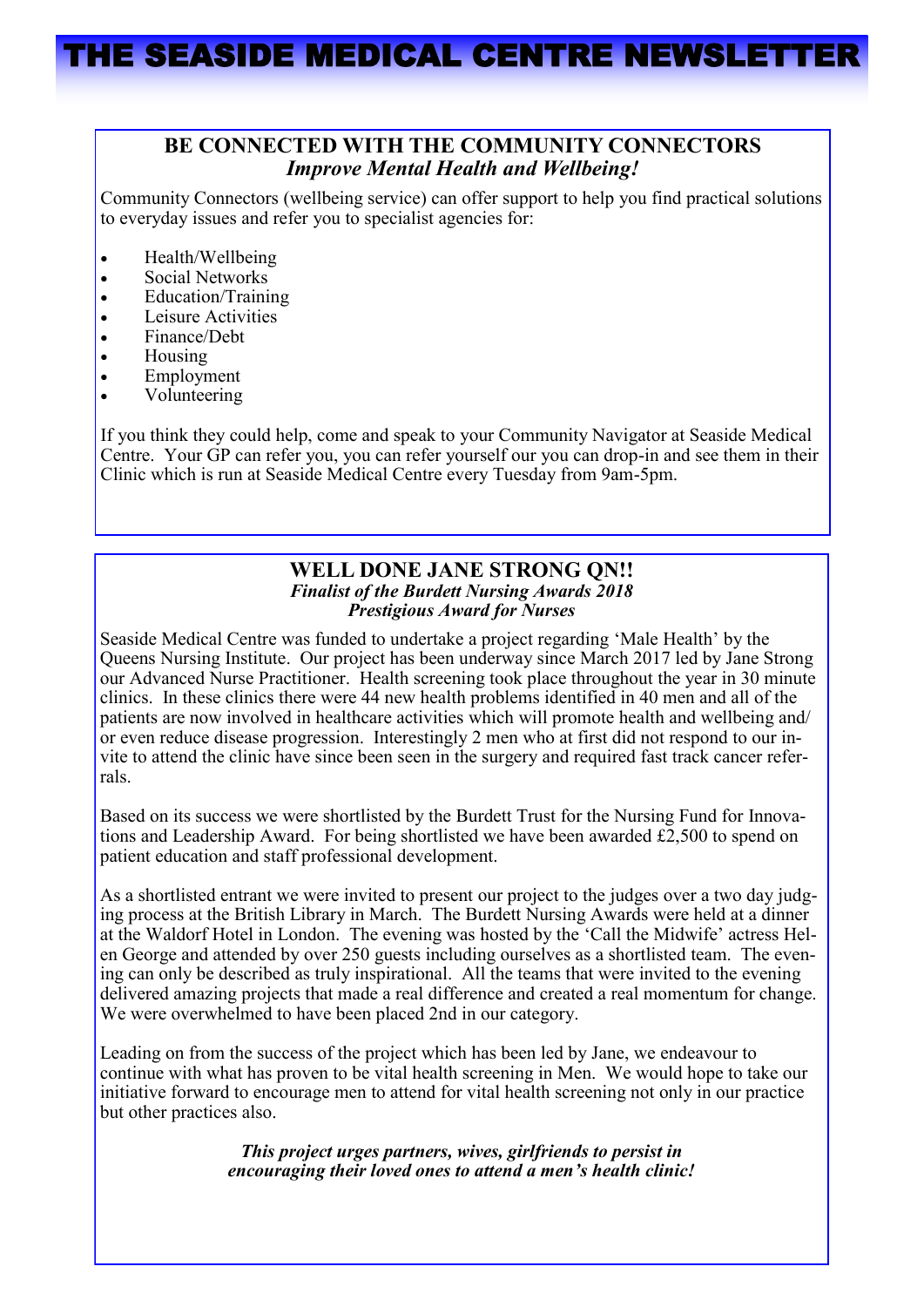# THE SEASIDE MEDICAL CENTRE NEWSLET

### **NEW PARTNER AT SEASIDE MEDICAL CENTRE**

Throughout the last few months some patients will have met Dr Reynolds when visiting Seaside Medical Centre. We are very pleased to announce that Dr Reynolds is joining the Practice in July as a permanent GP Partner. This is great news for the Practice and the team. Dr Reynolds will be working all day Monday and Tuesday and Thursday morning.

## **FULL CONTRACEPTIVE SERVICES**

We are pleased to let our patients know that we can now offer full contraceptive services. Shirley Colvin our Advanced Nurse Practitioner is now working at Seaside Medical Centre on Tuesday evening and all day Wednesday, Thursday and Friday. With Shirley's skills in addition to the Nursing Team we can now offer contraceptive implants, contraceptive injections, contraceptive coils, contraceptive pill advice and family planning.

If you would like advice then please speak to our Reception Team who will be able to book the appropriate appointment with Shirley that could be helpful to you.

## **CONSENT FOR ONLINE ACCESS TO YOUR MEDICAL RECORDS**

You can now view your coded GP medical record. If you would like to have secure online access to your records, we need to make sure you understand what this involves.

All applications for medical record access must be authorised by a GP or other designated member of the practice team before this is enabled for a registered online user. A GP may wish to review the record and discuss the content with the patient prior to authorising access. Record access will not be enabled for any individual registered with the practice for less than three months except by approval of a GP partner. All patients wishing to see their coded medical records should come into reception and complete the relevant form.

We would require photo ID as part of this application. By signing this form you will be giving us permission to proceed with setting up the service for you. If you decide not to join, or wish to withdraw, it will not affect your treatment in any way. Access will be withdrawn to patients that do not use the system in a responsible manner and it is the patient's responsibility to keep their username and passwords secure.

## **CONSENT FOR TEXT MESSAGE REMINDERS AND E-MAILS FOR HEALTH PROMOTIONS AND PRACTICE DEVELOPMENTS**

#### **For new patients joining the Practice from 25th May 2018**:

Due to the **General Data Protection Regulations (GDPR)** that were introduced on May 25th 2018 we require your c*onsent* to contact you with information that isn't directly related to your own medical care. This could be for example changes in practice services, opening hours, invites to attend flu clinics and health promotional talks and information. If you would be happy to consent to this service then please see the team at reception who will be able to provide you with a form to complete.

**For patients that registered with the Practice before May 25th 2018:** Consent will have been applied automatically. If at any time you would like to **OPT OUT** of this service please submit this in writing at the reception desk.